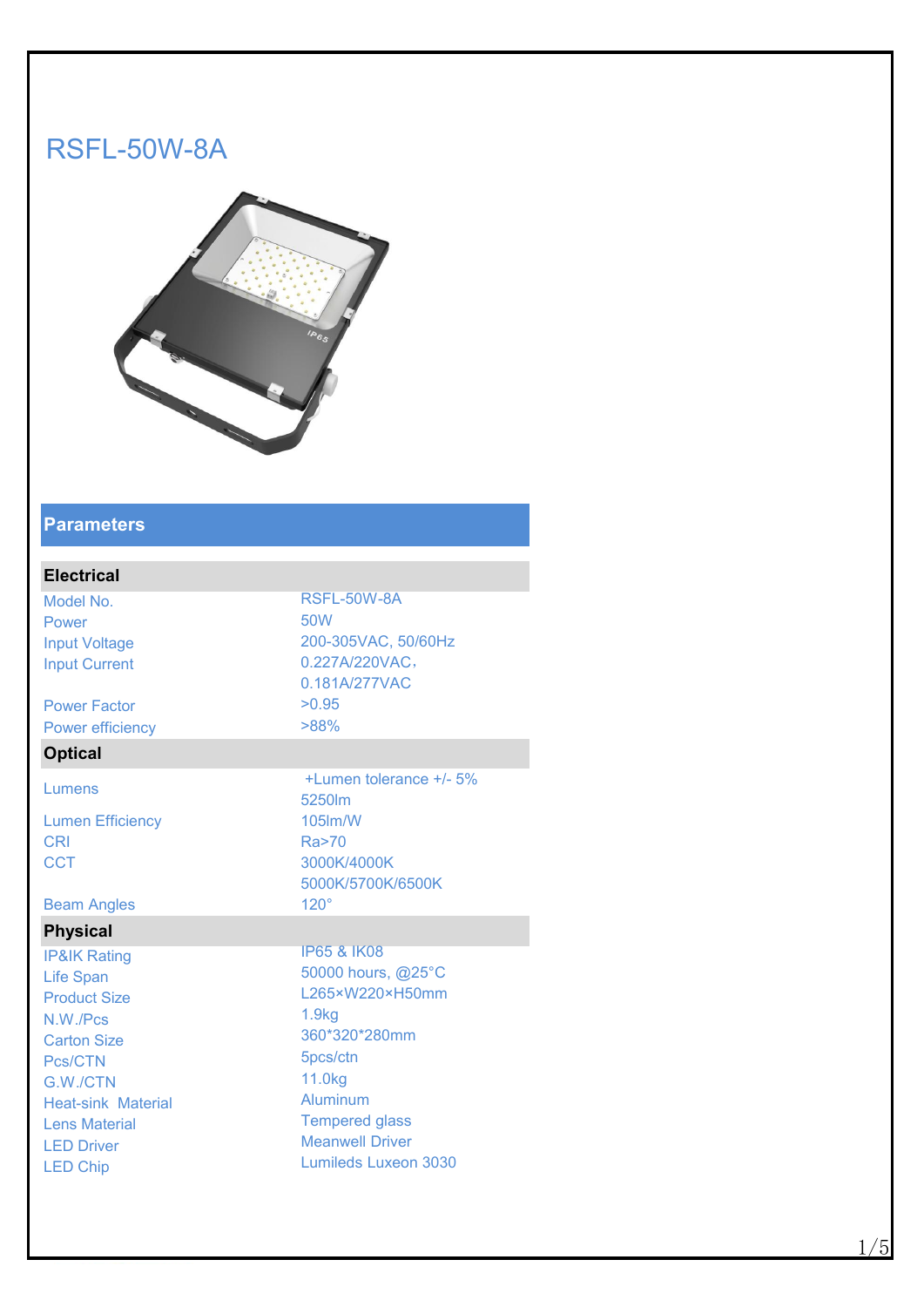# RSFL-80W-8A



### **Parameters**

### **Electrical**

Model No. 2008 2012 12:30 RSFL-80W-8A Power 80W 80W Input Voltage 200-305VAC, 50/60Hz Input Current 0.364A/220VAC,

Power Factor  $>0.95$ Power efficiency  $>88\%$ 

### **Optical**

Lumen Efficiency 105lm/W

Beam Angles 120°

#### **Physical**

IP&IK Rating Life Span Product Size N.W./Pcs Carton Size Pcs/CTN G.W./CTN Heat-sink Material Lens Material LED Driver LED Chip

Lumens  $+$ Lumen tolerance  $+$ /- 5% 8400lm CRI Ra>70 CCT 3000K/4000K 5000K/5700K/6500K IP65 & IK08

0.289A/277VAC

50000 hours, @25°C L300×W245×H55mm 3.00 kg 400\*300\*370mm 5pcs/ctn 16.50 kg Aluminum Tempered glass Meanwell Driver Lumileds Luxeon 3030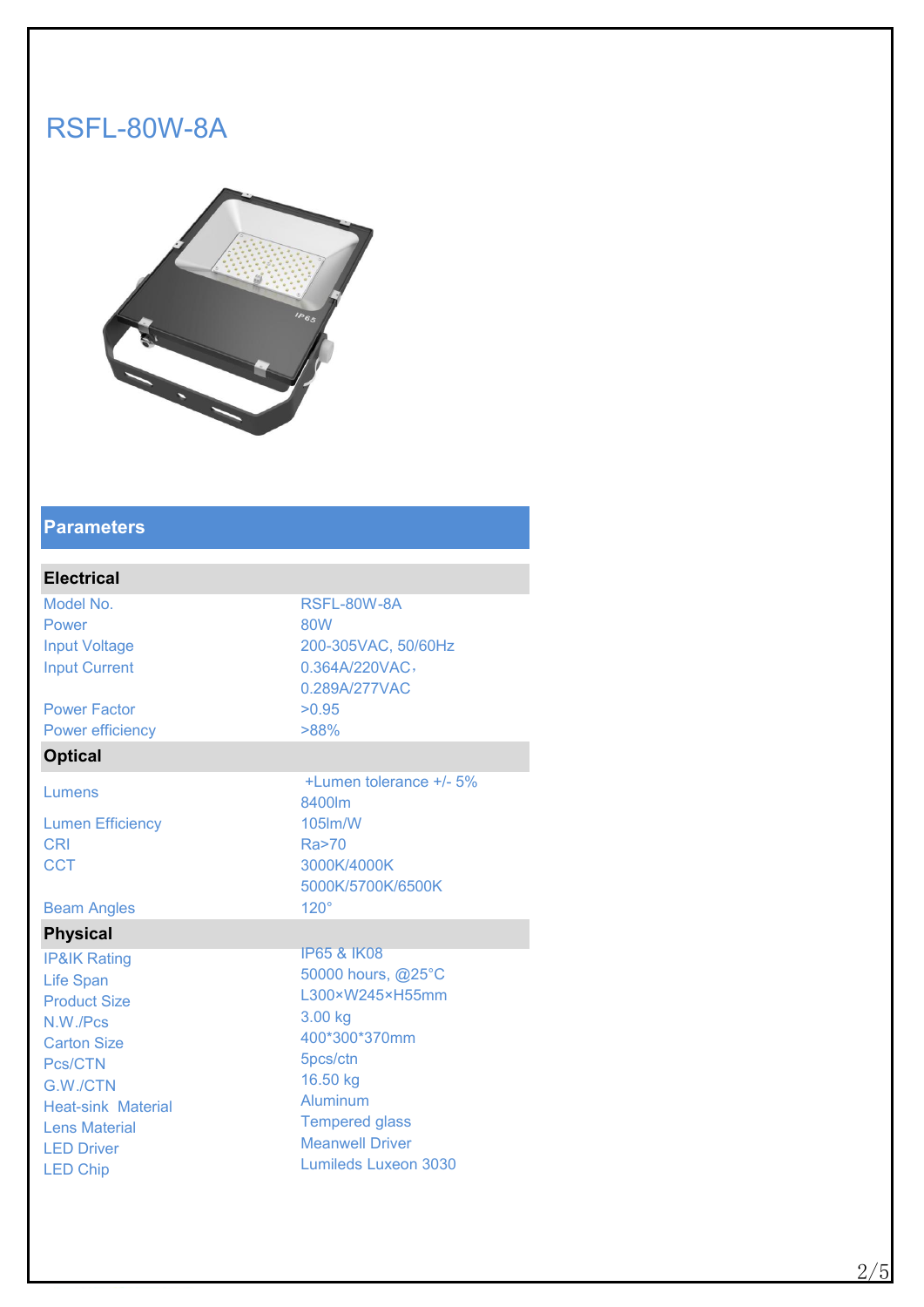# RSFL-100W-8A



### **Parameters**

### **Electrical**

Model No. 2008 2012 12:00:00 RSFL-100W-8A Power and the contract of the 100W and the contract of the contract of the contract of the contract of the contract of the contract of the contract of the contract of the contract of the contract of the contract of the con Input Voltage 200-305VAC, 50/60Hz Input Current 0.455A/220VAC,

Power Factor  $>0.95$ Power efficiency  $>88\%$ 

### **Optical**

Lumen Efficiency 105lm/W

Beam Angles 120°

### **Physical**

IP&IK Rating Life Span Product Size N.W./Pcs Carton Size Pcs/CTN G.W./CTN Heat-sink Material Lens Material LED Driver LED Chip

Lumens  $+$ Lumen tolerance  $+$ /- 5% 10500lm CRI Ra>70 CCT 3000K/4000K 5000K/5700K/6500K IP65 & IK08

0.361A/277VAC

50000 hours, @25°C L345×W295×H60mm 3.85 kg 490\*370\*120mm 1pcs/ctn 4.50 kg Aluminum Tempered glass Meanwell Driver Lumileds Luxeon 3030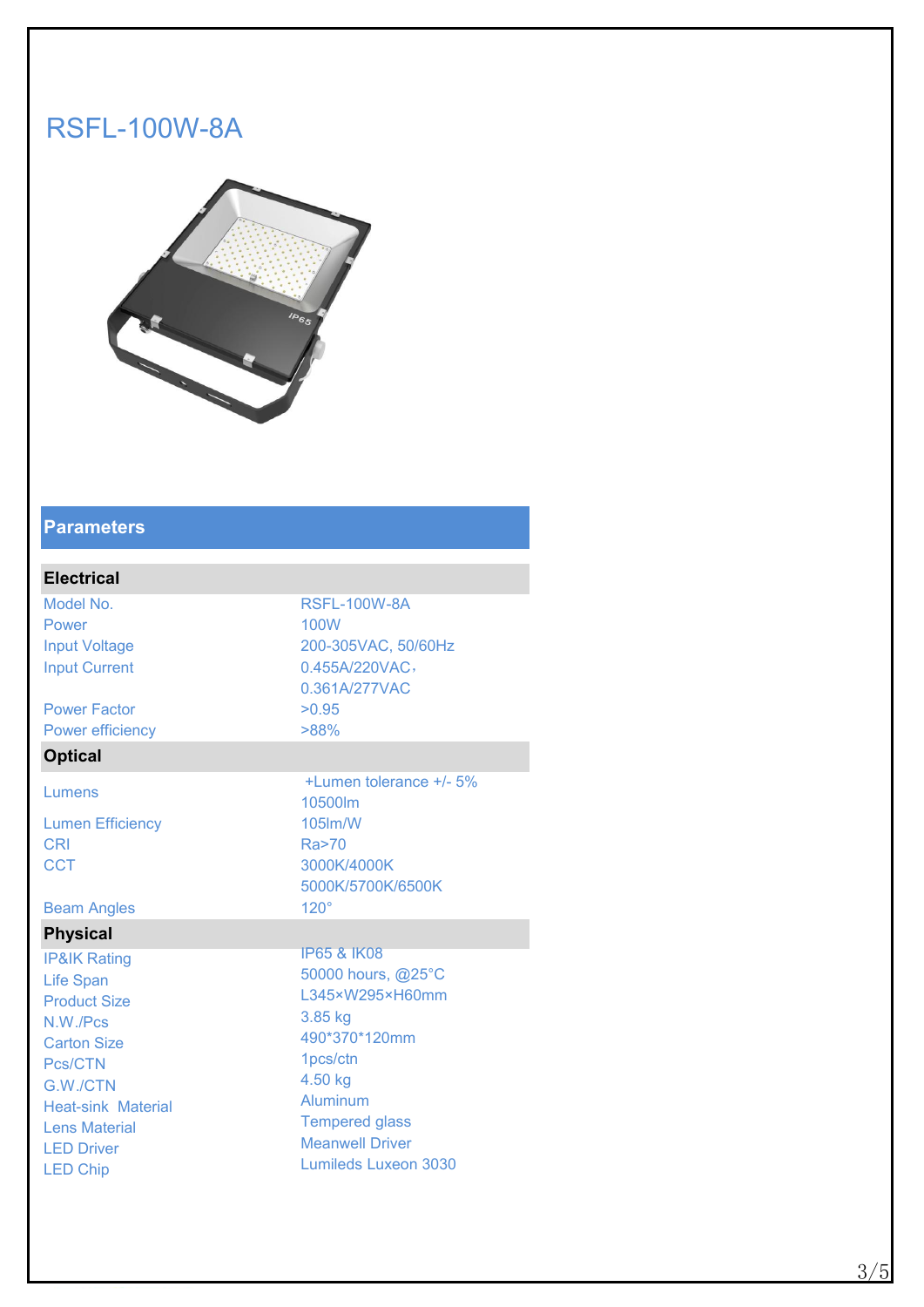# RSFL-150W-8A



### **Parameters**

### **Electrical**

Model No. 2008 2012 12:00 RSFL-150W-8A Power **150W Power 150W** Input Voltage 200-305VAC, 50/60Hz Input Current 0.682A/220VAC,

Power Factor  $>0.95$ Power efficiency  $>88\%$ 

### **Optical**

Lumen Efficiency 105lm/W

Beam Angles 120°

### **Physical**

IP&IK Rating Life Span Product Size N.W./Pcs Carton Size Pcs/CTN G.W./CTN Heat-sink Material Lens Material LED Driver LED Chip

Lumens +/- 5% 15750lm CRI Ra>70 CCT 3000K/4000K 5000K/5700K/6500K IP65 & IK08

0.542A/277VAC

50000 hours, @25°C L365×W330×H60mm 5.45kg 510\*400\*120mm 1pcs/ctn 5.90kg Aluminum Tempered glass Meanwell Driver Lumileds Luxeon 3030